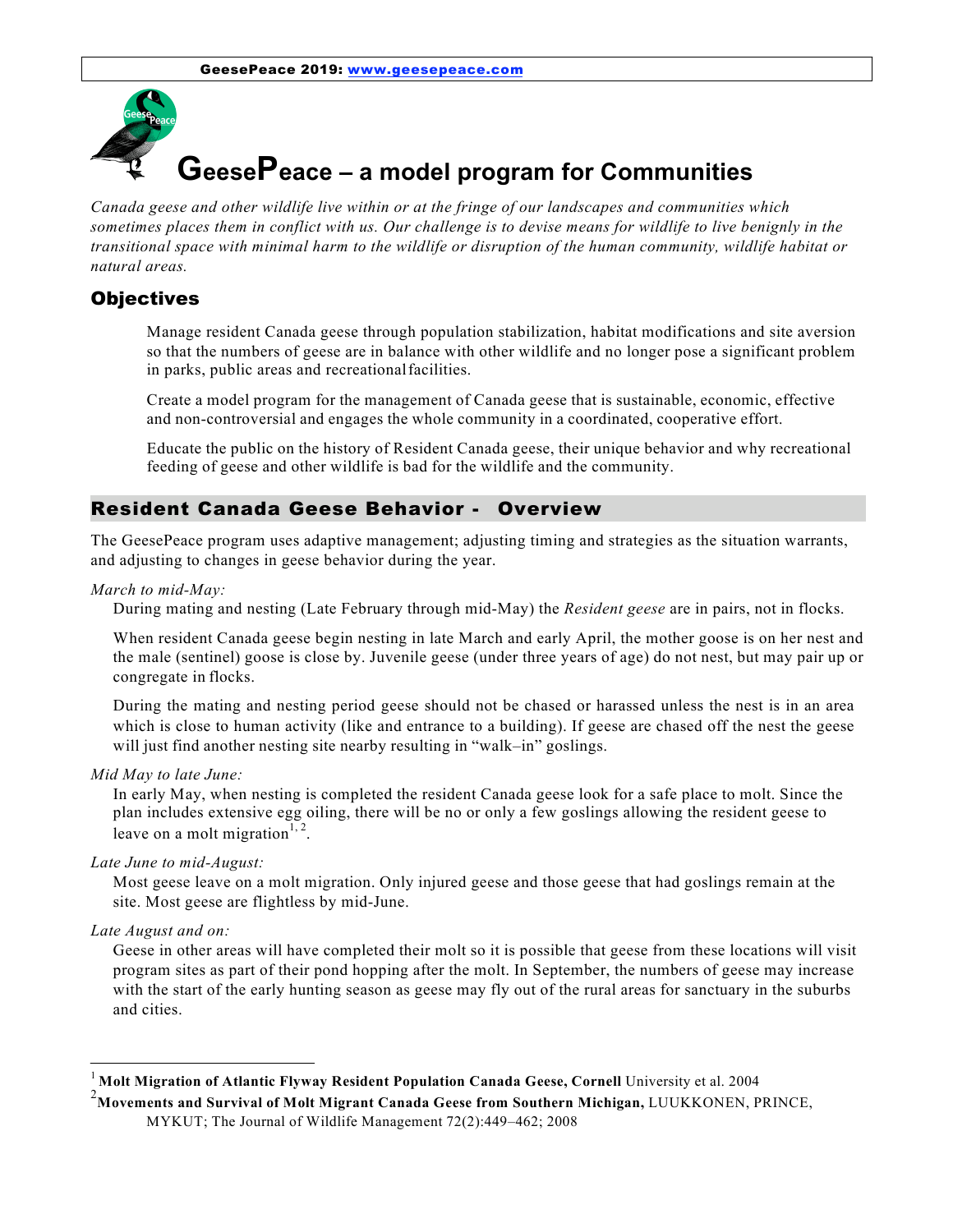# Program Plan

# **Resident Canada Geese Population Stabilization (Mandatory)**

Canada geese population stabilization is a regional/area wide activity. When done on an area-wide basis the possibility of walk in goslings from other location is greatly reduced, if not eliminated.

**December-March:** Meet with stake holders and Community leaders to plan for a coordinated effort to locate geese nests in the program area with the intent of treating as many of these nests as possible to stabilize the current population of resident Canada geese.

**Jan - March**: Contact property owners and others in the program area whose properties are likely to have nesting geese. The egg depredation will be conducted by the property owner staff or by teams organized by the community and others who are participating in the coordination effort.

**March** Conduct training seminars on geese biology, locating geese nests, safe interaction with geese, personal safety, laws and regulations related to Canada geese, humane egg treatment protocols, data collection and team coordination. These seminars will be hosted by the program manager community or other stakeholders in the area. GeesePeace provides leadership and training seminars when requested by the community.

**April:** Locate nests, treat eggs using GeesePeace protocols which include coating eggs with corn oil, egg replacement and strategic nest destruction. If nests are destroyed the goose must be on the nest for two weeks or she may just rebuild the nest nearby and lay more eggs. The exception is that a goose will not be allowed to nest in an area which places her in direct conflict with people, e.g. at entrances to buildings. In these cases, the nest will be taken down as soon as it is found with the understanding that the goose may possibly re-nest. In all cases the eggs will be tested by placing one in water. If the egg floats this means the air sac has developed in the egg and it is too far along in development to treat per GeesePeace and Humane Society of the United States protocols.

**Early May:** Take down nests to set the stage for a molt migration.

# **Site Aversion (Optional)**

When nesting is over in early May, geese walk (if they have goslings) or fly to be near a water body. The water body gives them sanctuary from predators when the geese become flightless (molted). In the GeesePeace program the geese do not have goslings so they do not need to choose a water body close to where they had nested. They will leave the nesting area in search of a safer place to molt or will go on a molt migration. When the area has had a history of abundant Canada geese it may be necessary to use a Border collie *in* a kayak or gas powered boat to assure that the geese leave the area before they molt.

**Border collie:** The Border collie is perceived by the geese as a threat on land and in the water because the Border collie continues the flush in a kayak or gas powered boat. Geese normally escape a land predator by going into the water. By bringing the Border collie to the geese in a kayak or boat, the water sanctuary is no longer available to the geese, so they must move on. In the first year this may take more effort than in subsequent years because the geese had always molted in the area. In the second year and beyond, the resident geese leave sooner. They already know where to molt migrate and know they cannot escape the Border collie.

**Period of operation:** Operations begin approximately the second week in May and continue until mid-June or early July depending on how long it takes for the geese to leave the area. For the first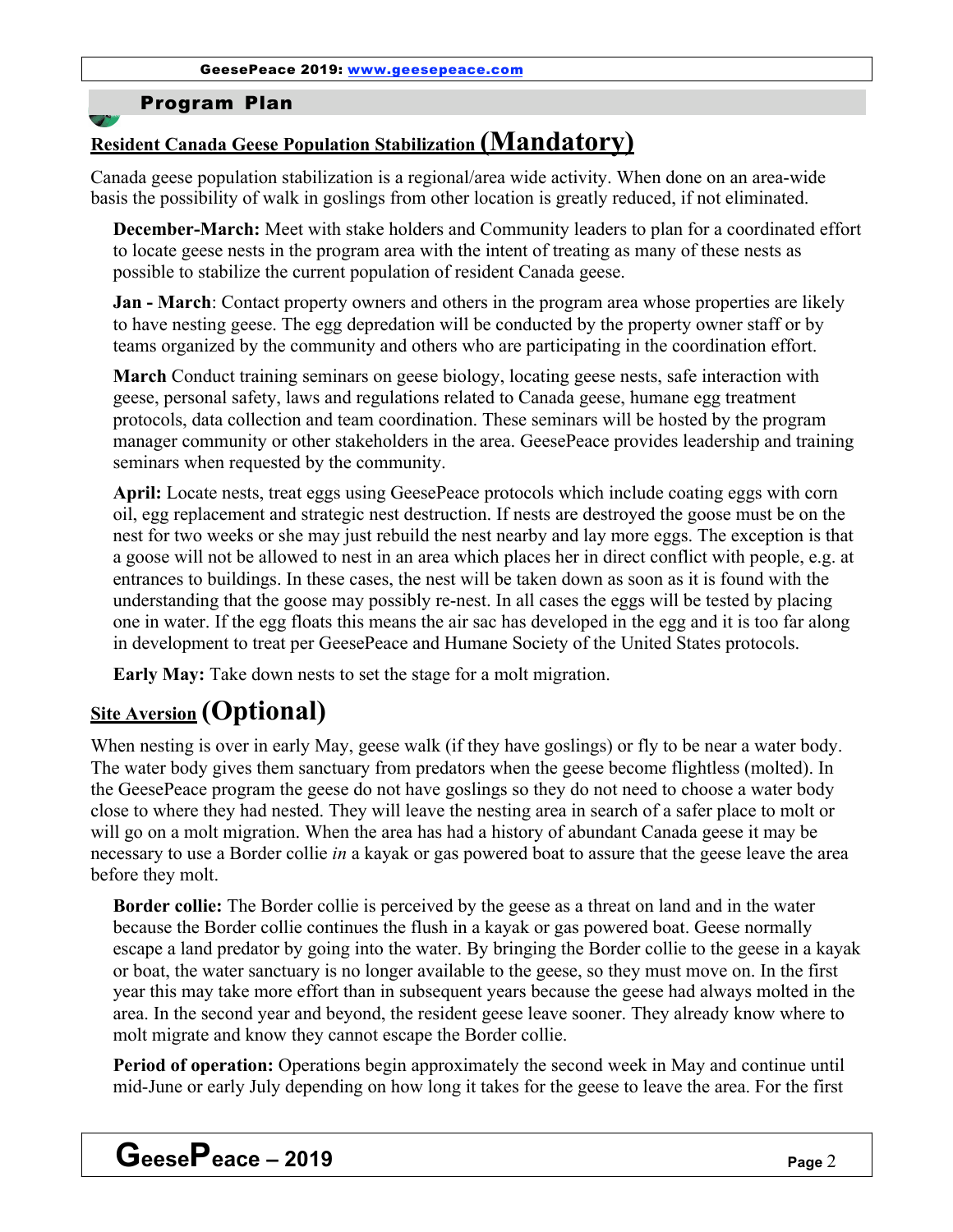#### GeesePeace 2017: www.geesepeace.com

three days it may take about an hour to get the geese to leave the area. They may return several times in the day and each time they are flushed from the area. After three days, the geese learn that they cannot defeat the Border collie team (one Border collie, two handlers and a kayak or gas powered boat for large water bodies). The geese may continue to return, however with less frequency and when they do return they leave quickly. The numbers returning continually decrease so that by mid-June all geese that can fly are gone from the area and do not return until late September of early Oct.

Some communities may wish to continue the program through the fall and winter as migratory birds fly in from the north or the resident Canada geese begin pond hopping. During this time the geese primarily roost at night near water bodies and spend the day light hours in open fields which make them very vulnerable to the Border collie. Inexpensive (under \$100) red or green lasers used at twilight (or dawn) are effective in getting the geese to move away from roosting areas like beaches and boat docks so they roost elsewhere on water bodies which are less problematic. If the geese are roosting, then the lasers used at twilight or dawn get them to move on.

Border collie operations generally end in late February in areas where nesting will occur to avoid chasing nesting geese and increasing the difficulty of locating nests. Where there are juvenile geese (non-nesters) in an area, these geese may be flushed form the site taking care not to disturb geese preparing to nest.

**Safety:** All handlers and boat drivers and the Border collies wear personal flotation devices when engaged in water operations. The Border collie wears a yellow life jacket always to identify the Border collie as a working dog, increase endurance in the water and make the Border collie more visible to the geese from the air.

**Handlers and Border collies:** Handlers are hired out of the local community, are community staff or volunteers. The Border collies are housed in the area or stay with the handlers. The Border collie host family generally receive a stipend for the care of the border collies. If a commercial Border collie company is hired for site aversion they should agree to comply with all GeesePeace safety and operational protocols.

## **Supplementary site version strategies:**

 Low powered lasers (green or red). Use these in the early morning or at twilight at low light levels. If geese are on a small water body point the low powered laser on a solid object that the geese can see and zigzag the beam in rapid motion.

 Landscaping: For small ponds, tall grasses or bushes at the edge of the pond make the geese nervous because they cannot see potential predators.

# **No feeding Program (Mandatory)**

Recreational feeding of Canada geese at GeesePeace program sites should not be permitted. Feeding bread, corn or other "treats" to geese increases the problem with the geese because this gives them an incentive to stay in the area and may keep them from going on a molt migration.

It also causes geese to approach people who may be afraid of geese. When there are goslings present feeding, the goslings may cause "angel wing" which is a deformity of the wing caused by rapid growth of feathers as result of a high protein diet (bread, corn). Feeding geese also causes the geese to congregate in the feeding area increasing the nuisance level in that area and causes geese to become aggressive as they fight over the food.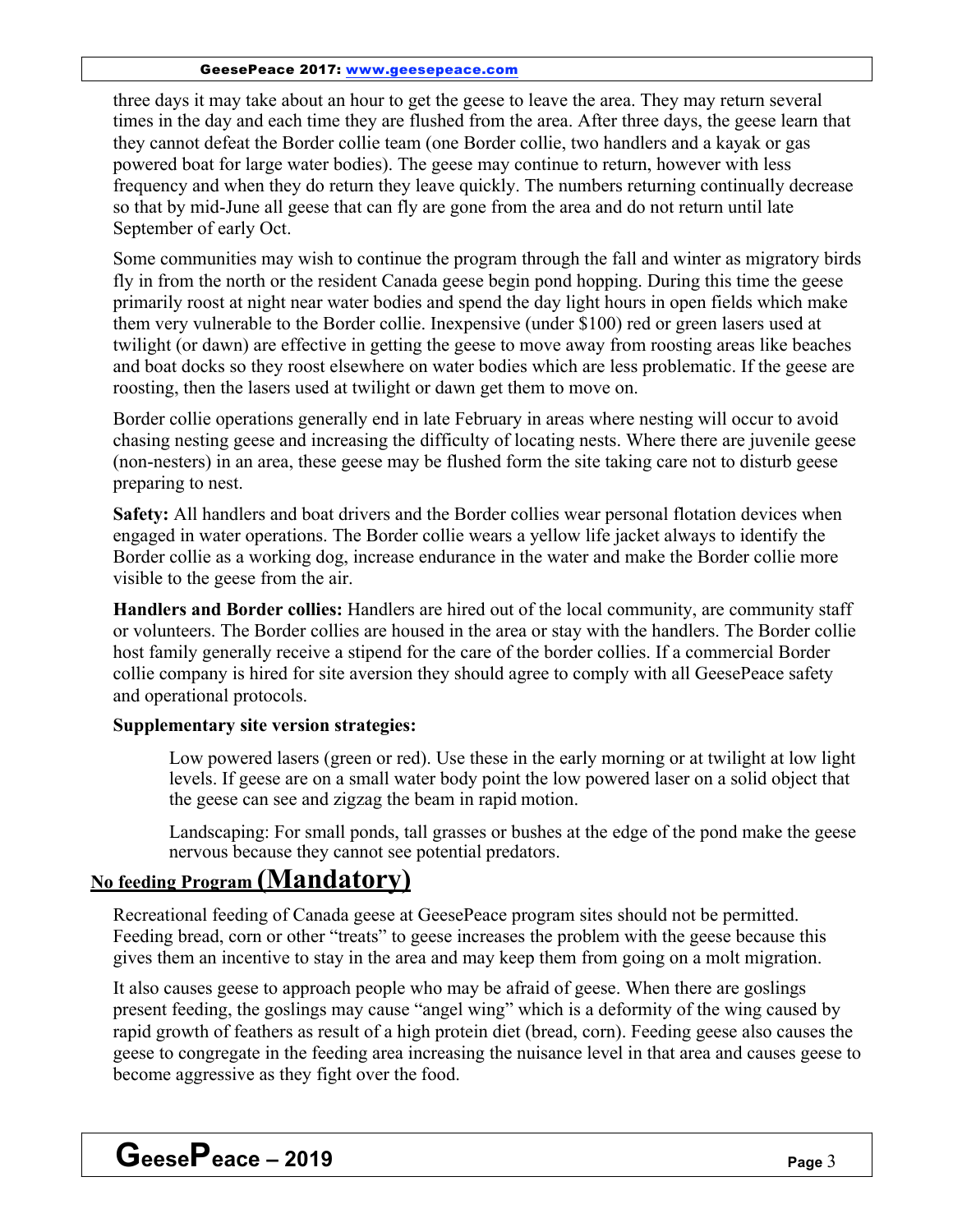# Expected Results

Parks and recreation areas in the program area and partner entities will experience a significant reduction in the numbers of geese and related conflict by Memorial Day with most geese gone by mid-June. In September, there may be an increased number of geese when the early geese hunting season begins in September, driving the resident geese from the rural areas into the cities.

After three years, there will be a dramatic reduction in geese numbers in the program area during the nesting period. The juvenile geese (under three years old) who were born in the area before the program began will have found another place to nest because they will have learned that the area where they were born is not a good place to nest or molt. The geese who originally nested in the area will continue to do so, but will leave soon after nesting season ends (early May) and start on a molt migration by early June. After three years, the site aversion component of the program can be reduced to cover only the period of early May to the first or second week in June. In some instances, where feeding geese has totally stopped, the site aversion program may not be necessary at all or only needed just to remind the geese it's time to get moving. The geese will have learned that the earlier they begin their molt migration the better it is for them since they know they cannot molt in the program area and in previous years they have found an alternative place to molt, possibly a great distance away.

Each year there may still be geese in the area if nests were missed. The presence of these few geese will be a positive addition to the natural areas. In the following year, they too will join the molt migrant flocks.

As more and more communities/areas in implement an egg oiling program, the resident Canada geese population will be stabilized with a significant reduction in the numbers staying in the area during the spring, summer and fall as more and more of the resident geese will go on a molt migration because they do not have goslings keeping them in the program area.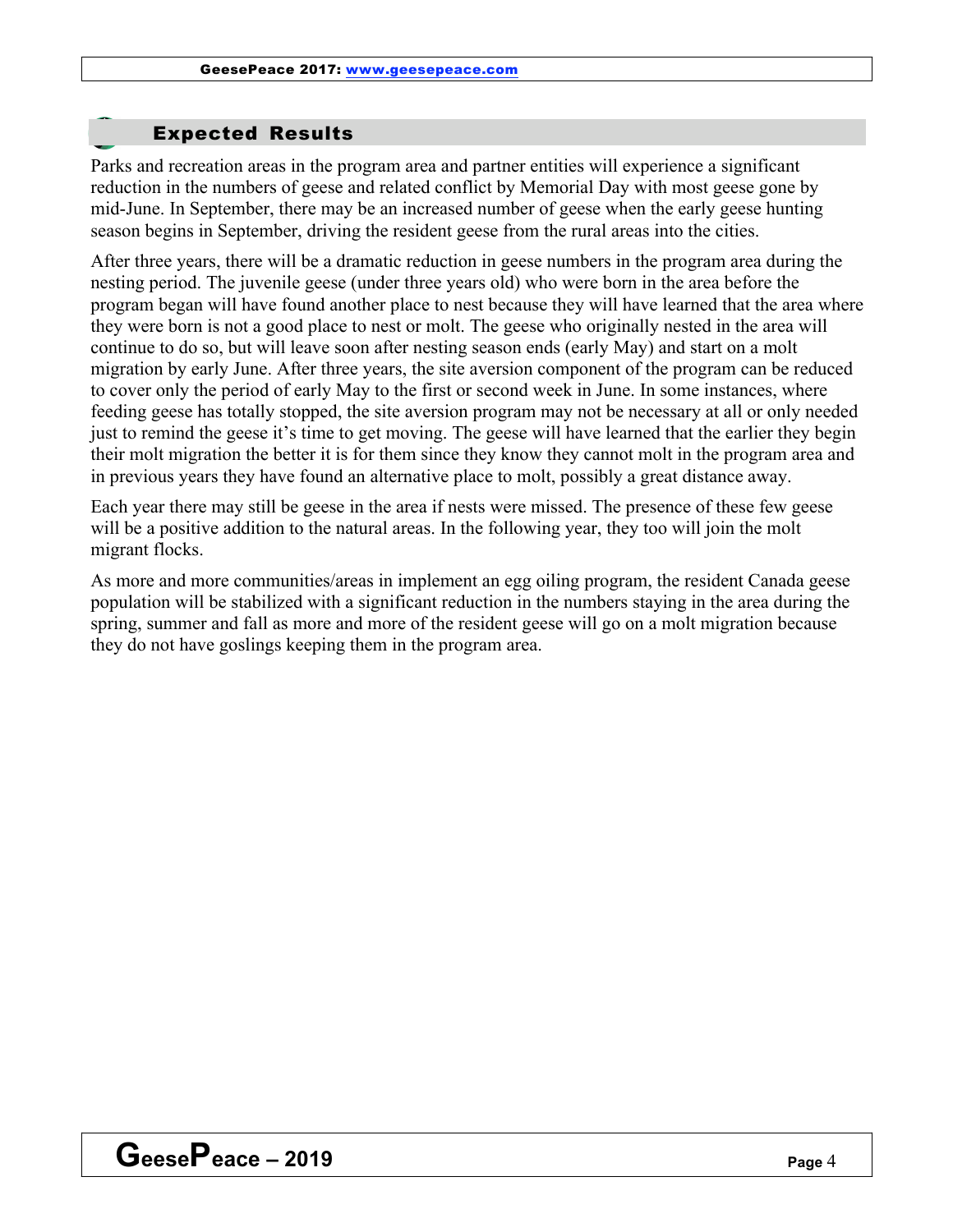# **Resident Canada geese -–** Why they are here – Helping them leave

The resident Canada geese nesting and molting in the program area are the descendants of captured migratory Canada geese.

During the first half of the  $20<sup>the</sup>$  century, migratory geese were captured for use as live decoys. The resident Canada geese in are the descendants of these captive migratory geese. The captured geese, flight feathers clipped, sometimes with light weights on their legs, lured other migratory Canada geese into lakes, wetlands and rivers during the great Canada geese migrations in the spring and fall. These captive geese were also bred in captivity. Therefore, their descendants do not have biological need to migrate to Canada since geese nest in the area where they were born.

### The near extinction of Canada geese populations - Creating the current conflict

By the early 1960's, because of the increased hunting efficiency resulting from the use of these live decoys, the migratory Canada geese population was threatened with extinction and the resident flocks were mostly gone. To counter this near extinction, the US Fish and Wildlife Service and many State wildlife agencies began a program of re-population of wild Canada geese. They did this by taking the eggs from the nests of the surviving resident Canada geese and artificially incubated these eggs while the geese laid another clutch (double clutch). Nesting enhancement technologies, such as nesting tubs which raised nests above ground, further increased the recovery by reducing predation of nests by other wildlife. By the early 1990's this repopulation effort was halted because it resulted in large resident geese populations in cities and suburban areas.

The resident Canada geese population

Unfortunately, the geese born during the Canada geese repopulation effort will never have the imperative to nest in Canada since they are born here. Resident geese nest here, where their ancestors were forced to nest. And since the climate is temperate in our area and the water bodies do not freeze for long periods of time, the resident Canada geese have no need to fly south to find open water and grass in the winter. Although in harsh weather they will fly south for the short periods of time needed to find open water. Migratory geese nest in Canada because that is where they were born.

Even when it is 10 degrees Fahrenheit, if the geese can find open water, they stay warm. The water is 32 degrees and the geese have down on their bellies and chest which insulates them from the cold water.

Resident Canada geese nest in the early spring and have their goslings in May. They must stay in the area to protect and raise their goslings. The goslings cannot fly until mid to late August well after their parent geese molt which begins in June. Therefore, the geese with goslings and the goslings are biologically "trapped" in the area where they had nested and then subsequently molted.

Canada geese under three years of age (juveniles) do not nest, although they will pair up. These juvenile geese and adult geese with and without goslings leave their nesting areas to a safe location to molt (naturally lose flight feathers). This generally is an area which has a water body for sanctuary and nearby grass for food. Canada geese and goslings are very vulnerable to land predators during the molt and need a water body for sanctuary. Compounding the situation other geese that may have nested in nearby areas walk their goslings to sensitive areas like parks and